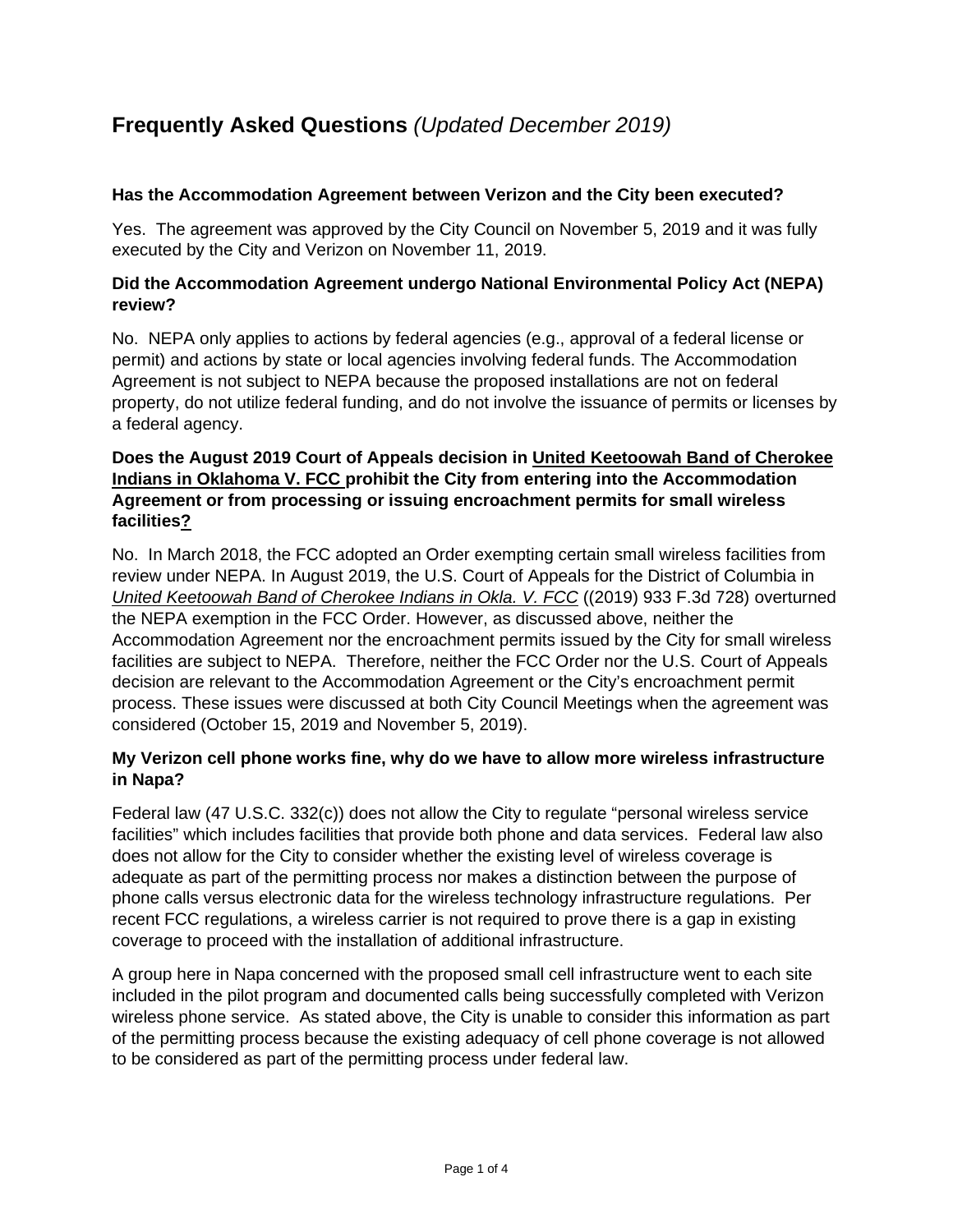## **What type of wireless technology is Verizon proposing in the current applications, 4G or 5G?**

The small wireless facility applications submitted by Verizon are for equipment that supports 4G technology. The City's independent engineering consultant has reviewed the proposed equipment and confirmed that it does not support 5G technologies. Under the City's design guidelines, if Verizon wanted to upgrade, modify or replace, its 4G equipment to accommodate 5G technology, Verizon would be required to submit new applications to the City for approval for the installation of 5G technology.

## **Why can't the City prohibit small cell towers in residential zones?**

While the City's new small cell wireless facility *quidelines* require carriers to evaluate placement of small wireless facilities in industrial and commercial zones and demonstrate network needs cannot be met within those areas prior to proposing to install small wireless facilities in residential areas, federal and state law prohibit the City from banning small wireless facilities in all residential areas.

California law grants wireless and other telephone service providers a right to use the public rights-of-way within cities and counties to the extent necessary to provide those services and in a manner that does not "incommode" the public's use of the rights-of-way. Although the California Supreme Court recently affirmed local authority under state law to apply discretionary zoning regulations, cities and counties cannot entirely exclude these facilities from the rights-ofway.

The placement, construction and modification of small wireless facilities in cities is also subject to federal laws. Federal law precludes the City from prohibiting small wireless facilities in all residential zones and also prohibits the City from regulating small wireless facilities in a manner that would effectively prohibit the applicant from providing personal wireless services. Pursuant to recent FCC regulations, state and local governments cannot deny applications based on the applicant's failure to demonstrate a gap in its network coverage or capacity. The City cannot deny an application for a small wireless facility because of citizens' health concerns if the proposed site is incompliance with Federal Radio Frequency ("RF") emissions standards established by the FCC. In essence, Congress has adopted a national policy that encourages the deployment of wireless facilities and equipment, as well as the wide-spread availability of wireless services which can provide video, voice and data. The City can regulate matters such as design, location criteria, and aesthetics but only under limited so long as the City's regulations do not effectively prohibit providers from providing personal wireless services.

## **Are cell towers physically safe to be around?**

Congress delegated sole authority to the FCC to establish RF emission and safety guidelines for small wireless facilities. The wireless carriers are required to ensure that their small wireless facility installations comply with the FFC's RF limits. Local governments may check for compliance with FCC RF standards, but they cannot establish their own RF standards, whether such standards are higher, lower or even the same, nor can they reject applications for small wireless facilities based on RF concerns if the facility meets the FCC's RF standards.

The FCC regulations provide a fifty (50) times safety margin between the maximum public exposure allowed, and the level where a physiological change can be measured in a person.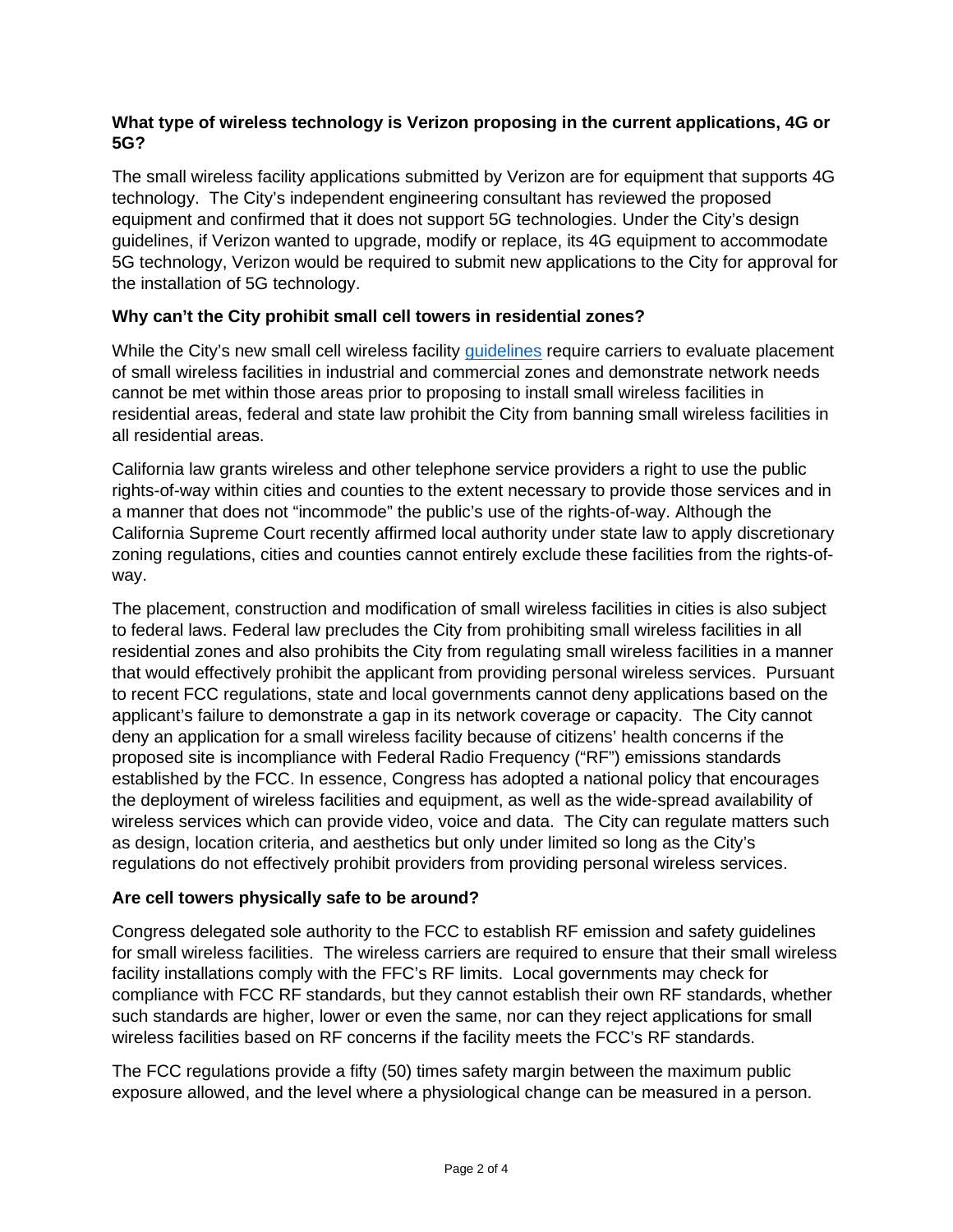Wireless operators commonly operate at a fraction of the maximum permitted by the FCC because to transmit with higher power will commonly cause cell site to cell site interference.

It should also be noted that ground level exposure is much less than that if someone were close to the antenna and in its transmission path. Further information can be found on the [FCC's RF](https://www.fcc.gov/general/radio-frequency-safety-0)  **[Safety website.](https://www.fcc.gov/general/radio-frequency-safety-0)** 

## **How will neighbors be notified in the future of possible small cell installations and how can they participate?**

In accordance with the City's guidelines, property owners and residential tenants within 250-feet of a proposed small cell installation will be notified within 10 calendar days after an application is received. The notice will contain: (1) a general project description; (2) the applicant's identification and contact information as provided on the application submitted to the City; (3) contact information of the Director for interested parties to submit comments; (4) a statement that the Public Works Director will act on the application without a public hearing but that any interested person or entity may appeal the Public Work Director's decision by an appeal to an Administrative Hearing Officer consistent with Napa Municipal Code Title 1; and (5) if the application is for a small wireless facility, a general statement that the FCC requires the City to take final action on such applications within 60 days for collocations and 90 days for facilities on new support structures. Once neighbors receive notification, they can participate in the process by e-mailing or calling the City with their comments.

Property owners and residential tenants within 250-feet of a proposed small cell installation will also be notified within five calendar days after the Public Works Director asks on an application for installation of a small wireless facility. As mentioned above, any interested person would then have the opportunity to appeal the decision in accordance with Napa Municipal Code Chapter 1.26.

## **What effect do cell tower sites have on property values?**

Limited reliable data is available regarding the effect of small wireless facilities on property values. The following information was prepared for the City of Spokane, Washington:

The effect of cell tower sites on property values is an emotionally charged topic. Homeowners subjectively believe that a diminution in value is a given. Objective research seems to indicate otherwise, particularly as the distance from the cell site increases, and as time passes. Cell tower sites that are camouflaged have less effect on property values than non-stealthed, freestanding towers and poles. This ambiguity regarding property values leads to uncertainty for homeowners. While one homeowner may be concerned about aesthetics and health risks, another may welcome a cell tower because of improved coverage, capacity, network speed and improved cell service. Additionally, the effect on property values is fact specific and may vary depending upon the type of facility (cell tower, antenna site, monopole, etc.), along with its location, visual ramifications and the type of residential neighborhood. In any event, it is in residents' best aesthetic interests to minimize the number of new cell towers inside the core of residential zones by encouraging collocation among providers and expedited review processes for smaller and stealthed facilities. Further, there has been anecdotal discussion that where residences do not have good cell phone